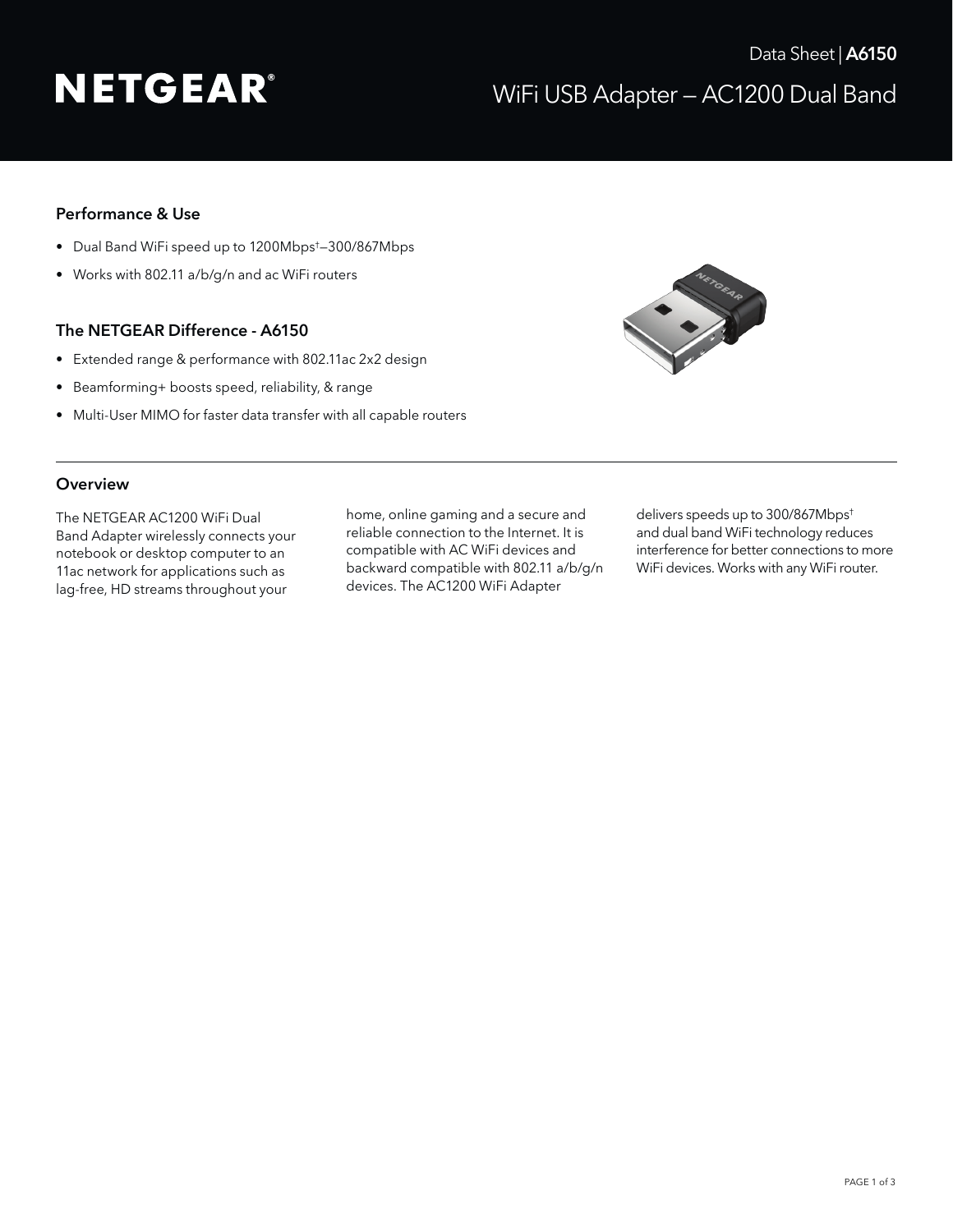# **NETGEAR®**

# WiFi USB Adapter — AC1200 Dual Band Data Sheet | A6150

## Speed

Fast download speeds of up to 300/867Mbps† . 11ac WiFi with dual band technology provides whole home coverage and everything you need for a fast connected home.



**MEXALLE SPEEDS-300/867Mbps<sup>†</sup> speeds** 

### WiFi Range

connectivity throughout your home for all your Internet-enabled devices.



The AC1200 WiFi Adapter boosts WiFi BETTER RANGE-Wireless coverage throughout your home

### Reliable Connections

Stay connected—with your devices, your media, and your friends. Dual band WiFi provides two separate WiFi networks—2.4GHz for legacy devices and 5GHz which is less interference-prone for media streaming.

**(p) (p)** DUAL BAND–Reduces interference for better connections to more WiFi devices



BEAMFORMING+—Boosts speed, reliability, & range of WiFi connections



MU-MIMO—Stream data to multiple devices simultaneously

### Ease Of Use

Installation is easy with plug-and-play to connect to a wireless network.



COMPATIBLE–Works with 802.11 a/b/g/n and ac WiFi routers



PLUG-AND-PLAY–Set up in minutes, no need to configure or install software



 NANO SIZE—Excellent for travel, plug-n-forget. Upgrades to AC1200 without blocking any interfaces.